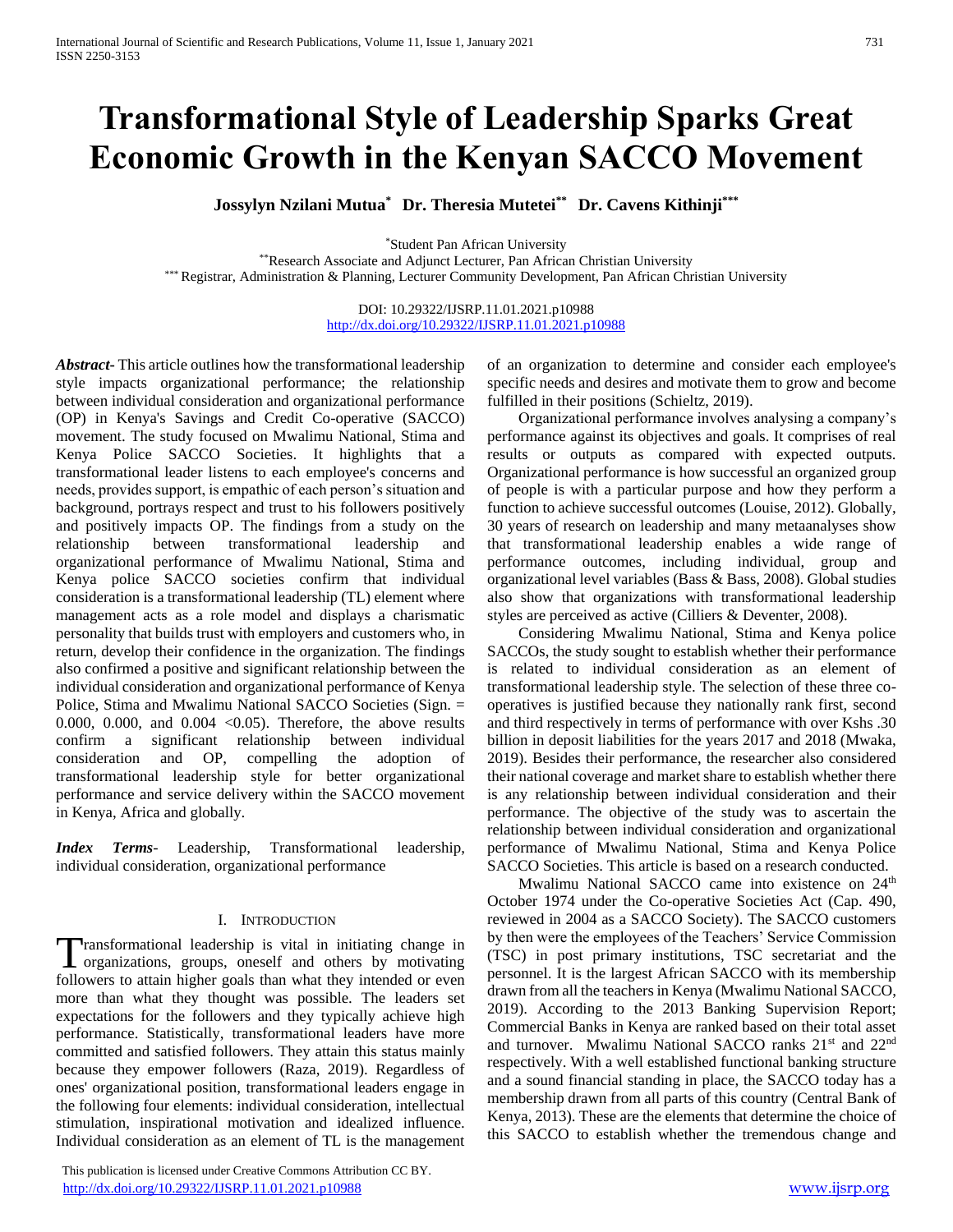achievement are related to any transformational leadership style adopted by the management or not.

 Stima Deposit Taking (DT) SACCO is licensed. It came into existence in 1974 with the sole mandate of uplifting its members' social economic well being. In April 2003, the SACCO introduced the Front Office Service Activity (FOSA) to offer banking services to its members. To date, the SACCO has nine branches: Nairobi (Parklands), Mombasa, Kisumu, Nakuru, Olkaria, Eldoret, Nairobi Central Business District (CBD), Embu and Kawi Centre (South C) (Stima SACCO Society Limited, 2019). Stima DT SACCO membership is from employees of several entities within the energy sector. These are Kenya Power & Lighting Company Limited (KPLC), Kenya Electricity Generating Company Limited (KENGEN), Rural Electrification and Renewal Energy Corporation (REREC), Stima SACCO employees, Electricity and Petroleum Regulatory Authority (EPRA), Kenya Electrical Trade and Allied Workers Union. The retired staff of all the above organizations forms part of the membership. Stima SACCO recently opened its doors to the public; attaining a total membership of 117,000 members as of December 2018 . The SACCO's management enhances members' socio economic status by mobilizing savings and affording them credit at fair and reasonable rates. Stima SACCO recently paid dividends and interest rebates at the rate of 14% and 10.7%, making it the best provider of loan services in the country; the best among the registered SACCOs; the best provider of loan services and the best managed SACCO in the parastatal sector (Stima SACCO Society Limited, 2019).

Kenya Police SACCO came into existence on 20<sup>th</sup> November 1972. Registration was done under the Co-operative Societies Act Cap 490 of Kenya's laws. The society started its operations in June 1973. It began to mobilize members' savings and provide affordable credit facilities. It began with a membership of 690 members. Currently, it has a total membership of 63,450 members with an asset base of Kshs. 30 billion and a loan portfolio of Kshs. 26 billion. The society revised its bylaws in 2018 and opened its common bond where a person of either gender is eligible for membership. A member in the possession of the listed attributes is also eligible : Serving and retired regular police officers, serving and retired administration police officers, civilian in the employment of the Kenya Police Service, an employee of the Kenya Police SACCO Society, permanent employee of Utumishi Investment Limited, Permanent employee of Ruaraka Housing Estate Limited, employees of the civil service or from corporate entities operating in Kenya, the business community, spouse, son or daughter of the above members. Benefits of membership include; low-interest rates on loans, high annual dividends and interest on deposits, instant M-SACCO FOSA loans, Loan clearance on behalf of members and affordable property with the Investment Co-operative (Kenya Police SACCO, 2020). Individual Consideration (IC)

 Individual consideration is the ability of a transformational leader to recognize through observation the specific needs and desire of the employees or his followers and create for them opportunities for customized training sessions. These training activities make the team members grow and become fulfilled in their positions (Schieltz, 2019). In this study, individual consideration looked at three indicators. First, the response of individual needs and desire. A study by Ondari, Were & Rotich (2018) noted that in IC, transformational leaders pay special attention to each follower's needs for one's achievement and growth through the leader acting as a coach or mentor. Secondly, the process develops followers and colleagues to a successful higher level. Thirdly, individual consideration occurs when new learning opportunities are created along with a supportive climate (Ondari et al., 2018). A study by Mafini & Pooe (2013) posits that if leaders do not meet the needs of their subjects, it causes lack of motivation and fulfilment within the employees. It can significantly affect the organization. Unsatisfied employees harm organizational performance. When people lack fulfilment in their workplaces, they develop ways to change their situation (Mafini & Pooe, 2013). Another study by Muchiri (2017) posits that individual consideration represents experiential learning when the leader is delegating the project by providing coaching, teaching and treating each follower as an individual. Individual attention is a significant characteristic of transformational leadership. The transformational leader treats each follower as a "whole" individual rather than an employee and considers the individual's talents and levels of knowledge to decide what suits them to reach higher levels of attainment.

 A study by Allen, Grigsby & Peters (2015) examined the relationship between transformational leadership and student achievement in the United States of America (USA) in a school climate. The findings of the above research indicated that there is a significant positive relationship between individual consideration of a leader, the school climate and associated achievement. Another study in South Africa on the impact of transformational leadership on performance management: "A South African local government case study" by Isaacs (2016) confirms that transformational leadership exhibits the most preferred choice of leadership style for performance management. Transformational leadership values vision, inspiration and growth; which are essential for institutional and individual performance.

In Kenya, a study carried out by Ondari, Were & Rotich (2018) on "The effect of individual consideration on the organizational performance of state corporations" confirms that transformational leadership has a significant impact on the organizational performance of state corporations in Kenya. In another study by Tecla, Kimutia & Kibet (2016) on the "Evaluation of the effects of transformational leadership and employee performance survey in Nandi County Government", the findings indicate a significant effect of individual consideration on employee performance. Individual consideration of employees through monetary terms seems to work best in their motivation. It involves training and mentoring them. Employees encourage each other to perform their duties (Tecla et al., 2016).

 Therefore, individual consideration is the extent to which a leader attends to each follower's needs and is a mentor, coach or guide. A transformational leader listens to each follower's concerns and needs, provides support, is empathic of each person's situation and background, thus portraying respect and receiving trust in return. When a leader portrays individual consideration, they are not only aware of the unique talents that each follower brings to the workplace but also the support in developing and demonstrating these critical skills and behaviours through acting as a role model. The follower aspires to develop further. They show intrinsic motivation when performing their work, thus attaining more knowledge (Mafini & Pooe, 2013).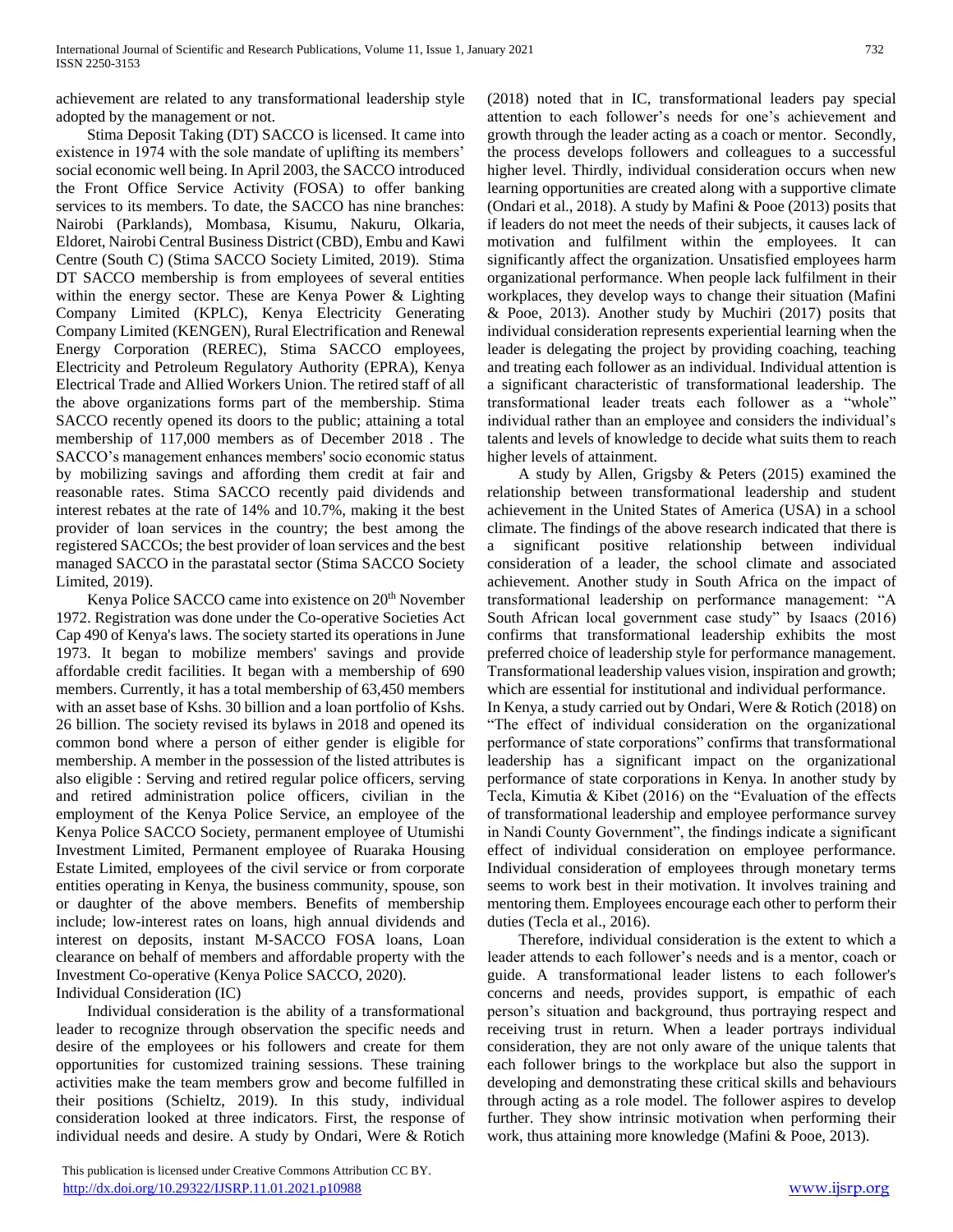#### II. THEORETICAL FRAMEWORK

 The study is anchored on three theories: Transformational Leadership Theory, Situational Leadership Theory and Maslow's Theory of needs.

 According to Burkus (2010), James MacGregor Burns was the first scholar who introduced transformational leadership concepts when studying political leaders. According to Schieltz (2019), the four essential elements that underlie the theory of transformational leadership are idealized influence, inspirational motivation, ability to inspire confidence, intellectual stimulation, creativity and individual consideration of group members. In another study on the same subject, Bass (1999) notes that transformational leadership motivates the followers to perform for reasons beyond immediate self interests through idealized influence, charisma, inspiration, intellectual stimulation and individual consideration. Idealized influence and inspirational leadership are displayed when a leader envisions a desirable future, articulates how it is attainable and sets an example of achieving it through high-performance standards, determination and confidence in executing that vision. Individual consideration is displayed when the leader pays careful attention to the development of the followers.

 Paul Hersey and Ken Blanchard introduced situational leadership theory, a leadership approach that matches the leader's leadership style and the followers' preparedness levels (Brandon, 2020). This leadership style works on the assumption that the most effective leadership method changes from situation to situation. A leader must adapt his style and approach to diverse circumstances to be useful and successful (OER Services, 2020). The theory identifies four main leadership approaches (Brandon, 2020). The first approach is telling, which is more of giving directives and being authoritative. In this case, the leader makes decisions and tells employees what to do. The second approach is selling, where the leader is the decision-maker but communicates and works to persuade the employees rather than merely directing them. The third approach is participation. The leader works with his team to make decisions.

 Abraham Harold Maslow's Theory outlines five hierarchical needs applicable to organizations and in employees' performance (Gordon, 1965). Maslow notes that human beings do not feel the second need until the demands of the first needs are satisfied or even the third need until the second needs have been satisfied and so on. The theory has different levels of needs. These needs are physiological, safety, love, affection, belongingness, esteem and self-actualization. Maslow's theory applies to organizational cultural and human resource management roles in improving employee performance despite some criticism or limitations of the theory (Nyameh, 2013).

 The three theories: Transformational Leadership Theory, Situational Leadership theory and Maslow's Hierarchy of Needs theory were found very relevant and complementary in explaining the application of independent (transformational leadership) and dependent (organizational performance) variables of the study. Methodological Consideration

 The study embraced a pragmatic philosophy, thus addressing the issues logically and practically. It employed pragmatic philosophy, quantitative and qualitative approaches and relied on the questionnaire as the tool to establish whether there was any relationship between individual consideration and organizational

 This publication is licensed under Creative Commons Attribution CC BY. <http://dx.doi.org/10.29322/IJSRP.11.01.2021.p10988> [www.ijsrp.org](http://ijsrp.org/)

performance of Kenya Police, Stima and Mwalimu National SACCO Societies. Combining questionnaires and interviews in one research has the advantage of bringing together breadth and depth that are associated with qualitative and quantitative approaches. It also provides a more comprehensive picture of a research topic that can address a range of research questions. By so doing, it can provide a complete knowledge that can improve theory development and practice (Teddlie & Tashakkori, 2009).

 The research also adopted a descriptive research design. Descriptive survey design is the primary research technique investigating a problem as it exists in its current state. It identifies attributes of a specific phenomenon based on an observational basis or examining the correlation between two or more aspects (Carrie, 2007). The study therefore identified attributes and explored a relationship that may or may not exist between individual consideration and organizational performance of Kenya Police, Stima and Mwalimu National SACCO Societies.

 The study narrowed down to Mwalimu National, Stima and Kenya Police Co-operative SACCO Societies. This study's sample frame included senior, middle and lower management of the three Co-operative SACCO Societies. The study's population was employees of the three Co-operative SACCO Societies including senior management and other employees of the organizations. The total number of employees of the three Co-operative societies was: Mwalimu National SACCO; 321 employees, Stima SACCO; 211 employees and Kenya Police SACCO; 121 employees hence 653 employees. The sample for this study was calculated by considering the cumulative number of employees of the three Cooperative Societies which is 653 and then applied the The Educational and Psychological Measurement by Krejcie and Morgan formula below:

*S*=  $X^2$ NP (1-P) ÷ ( $d^2$  (N-1) +  $X^2$  P (1-P)) (Krejcie & Morgan, 1970).

Where,

*S*= required sample size

 $X^2$  = is the table value of chi-square for 1 degree of freedom at the desired confidence level and it was (3.841)

 $N =$  the population size which was 653 employees

 $P =$  the population proportion (which is assumed to be .50 since this provided the maximum sample size),

 $d =$  the degree of accuracy expressed as a proportion  $(.05)$ (Krejcie & Morgan, 1970).

The sample size was obtained as follows:

 $S= 3.841.653.0.50$  (1-0.50) / (0.05<sup>2)</sup>. 653-1) + 3.841×.0.5 (1-0.5)  $= 242$  respondents.

 Considering the above formula and the related computation, the sample size for the research was 242 respondents. At the end of the data collection, 193 employees responded to the questionnaire survey and 28 senior employees responded to the scheduled interview.

# **Tabular Representation of the Sample Size**

| Profile of Sampling |                  | Methods of data Total |        |  |
|---------------------|------------------|-----------------------|--------|--|
| Respondents Technic |                  | collection            | number |  |
| 193                 | Stratified       | <b>Ouestionnaire</b>  |        |  |
| employees           | sampling technic | survey                | 193    |  |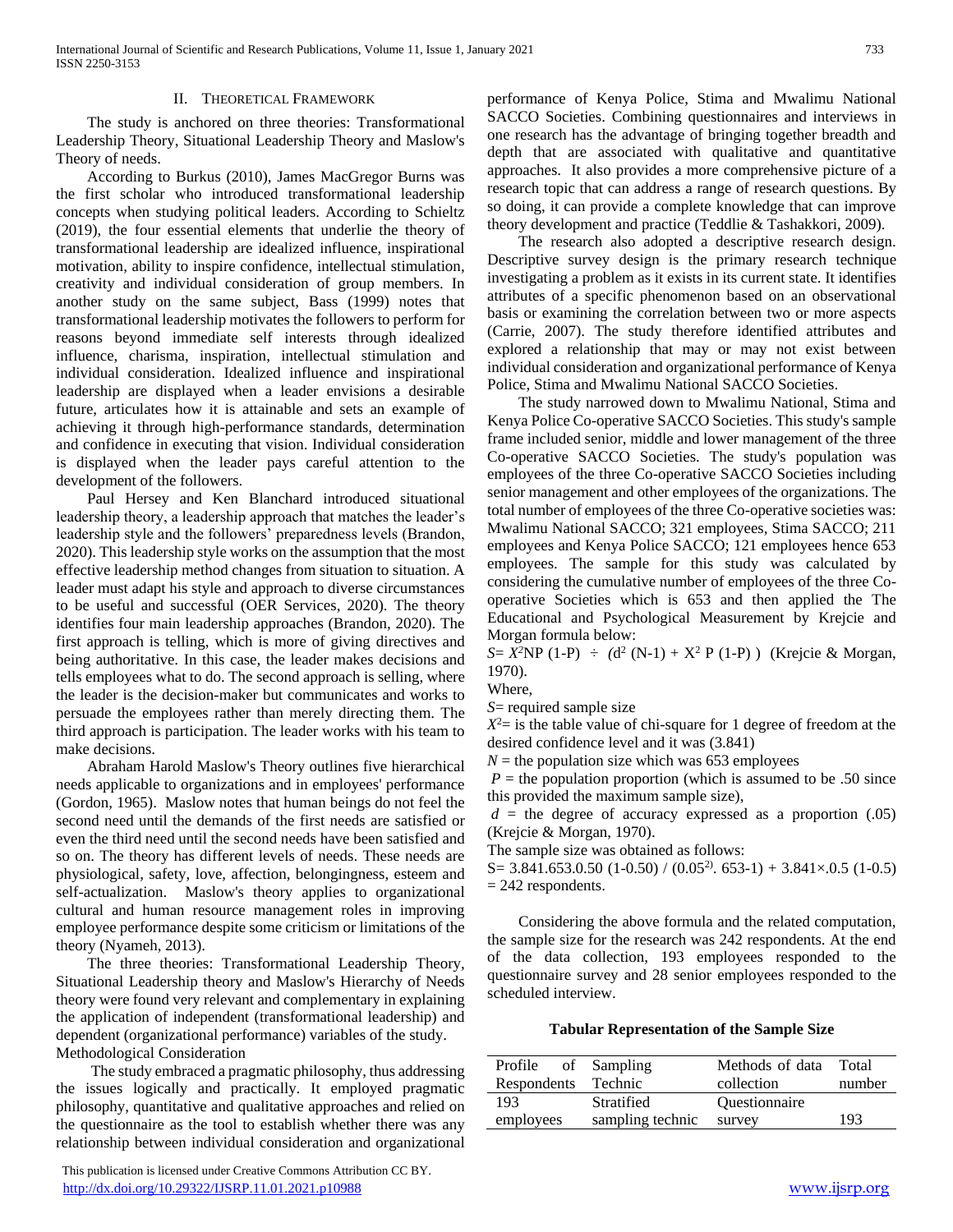| 28     | (KIs)    | Purposive               | Interview |      |
|--------|----------|-------------------------|-----------|------|
| Senior |          | sampling technic        | schedules | 28   |
|        | managers |                         |           |      |
| Total  |          |                         |           |      |
|        |          |                         |           | 22.1 |
|        |          | Source: Research (2020) |           |      |

 The study focused on the employees of the three Cooperative Societies with each SACCO having a sample as per the sampling technic above. The researcher then divided the population into separate groups called strata; then, a probability sample (often a simple random sample) including a total

representation from each group (Trek, 2019). Employees of Stima SACCO Society formed stratum one, Mwalimu National SACCO employees' formed stratum two and the employees of Kenya Police SACCO formed stratum three. Through the use of random sampling technics, each stratum had 70 respondents.

 The researcher subjectively selected a few individuals from the three SACCOs who had critical information concerning the SACCOs management to respond to interview schedules. In a homogeneous sampling study, units are selected based on having similar characteristics because they are of particular interest to the researcher. In this case, they were managers who hold key leadership positions. Qualitative or mixed methods research design used more than one type of purposive sampling technique. Homogeneous sampling used a purposive sampling technique. It aimed at achieving a homogeneous sample; that is, a sample where people or cases share the same similar characteristics or traits. In this study, the three SACCOs employees shared the same occupation. The questionnaire was specific to their features. Through a purposive sampling technique, the researcher selected 32 respondents for interviews; 11 from Stima and Mwalimu National SACCOs and 10 from Kenya police SACCO.

 The target population was employees of the three SACCOs with a total population of 653 employees and a sample size of 242

respondents. The study collected data from 221 respondents (193 responded to the survey and 28 responded to interview schedules). The respondents' selection used probability and non probability sampling methods; notably through stratified and purposive sample techniques. Both primary quantitative and qualitative data was collected using a questionnaire survey and interview schedules. Secondary data was attained through the review of empirical studies.

 The researcher collected primary quantitative data through a questionnaire survey while primary qualitative data was collected through interviewer schedules. The researcher collected secondary data through secondary sources through a thorough review of the literature on the same by reading books, articles and internet publications related to the topic. The structured interview schedules were open ended questions that served to the critical informants through face-to-face interviews. The interview schedules helped the researcher gain in-depth information from senior managers' experiences, views and beliefs with respect to the relationship between transformational leadership and the performance of the three selected SACCO Societies.

 Quantitative data was then analyzed further through the Statistical Package for the Social Sciences (SPSS). Descriptive statistics were examined. They presented data frequencies and percentages. Through inferential statistics, the researcher established the relationship between the research variables. Pearson correlations and multivariate linear regression using the Analysis of Variance (ANOVA) model were employed to develop a causal effect relationship between the four independent and dependent variables at a 95% level of significance. The study considered the internal consistency scores between 0.8 to 0.95 to mean that the questionnaire's internal consistency was excellent. Upon analysis of data using Lee Cronbach's alpha through SPSS, the results showed a score of 0.728. The results indicated that the internal consistency of the questionnaire was acceptable.

# III. RESEARCH FINDINGS AND DISCUSSIONS

| My SACCO leaders and         | S. Disagree | Disagree | Neutral | Agree   | S. Agree | Mean | <b>SD</b> |
|------------------------------|-------------|----------|---------|---------|----------|------|-----------|
| managers observe specific    |             |          |         |         |          |      |           |
| needs in employees and       |             |          |         |         |          |      |           |
| relevant<br>create           |             |          |         |         |          |      |           |
| opportunities for them       |             |          |         |         |          |      |           |
| Mwalimu<br>National          | (5)8%       | (10)16%  | (23)36% | (20)32% | (5)8%    | 3.06 | 1.050     |
| <b>SACCO</b>                 |             |          |         |         |          |      |           |
| Stima SACCO                  | (4)6%       | (11)17%  | (28)42% | (20)30% | (3)5%    | 3.11 | .947      |
| Kenya Police SACCO           | $(1)1\%$    |          | (10)16% | (36)56% | (17)26%  | 4.06 | .753      |
| My SACCO leaders and         |             |          |         |         |          |      |           |
| managers create trainings    |             |          |         |         |          |      |           |
| for employees to make        |             |          |         |         |          |      |           |
| them grow and become         |             |          |         |         |          |      |           |
| fulfilled in their positions |             |          |         |         |          |      |           |
| Mwalimu<br>National          | (2)3%       | (5)8%    | (16)26% | (29)47% | (10)16%  | 3.65 | .960      |
| <b>SACCO</b>                 |             |          |         |         |          |      |           |
| Stima SACCO                  | (3)5%       | (2)3%    | (6)9%   | (24)36% | (31)47%  | 4.18 | 1.036     |
| Kenya Police SACCO           | $(1)2\%$    | (2)3%    | (1)1%   | (20)31% | (40)63%  | 4.16 | .816      |

Tabular Presentation of Descriptive Analysis between Individual Consideration and OP

 This publication is licensed under Creative Commons Attribution CC BY. <http://dx.doi.org/10.29322/IJSRP.11.01.2021.p10988> [www.ijsrp.org](http://ijsrp.org/)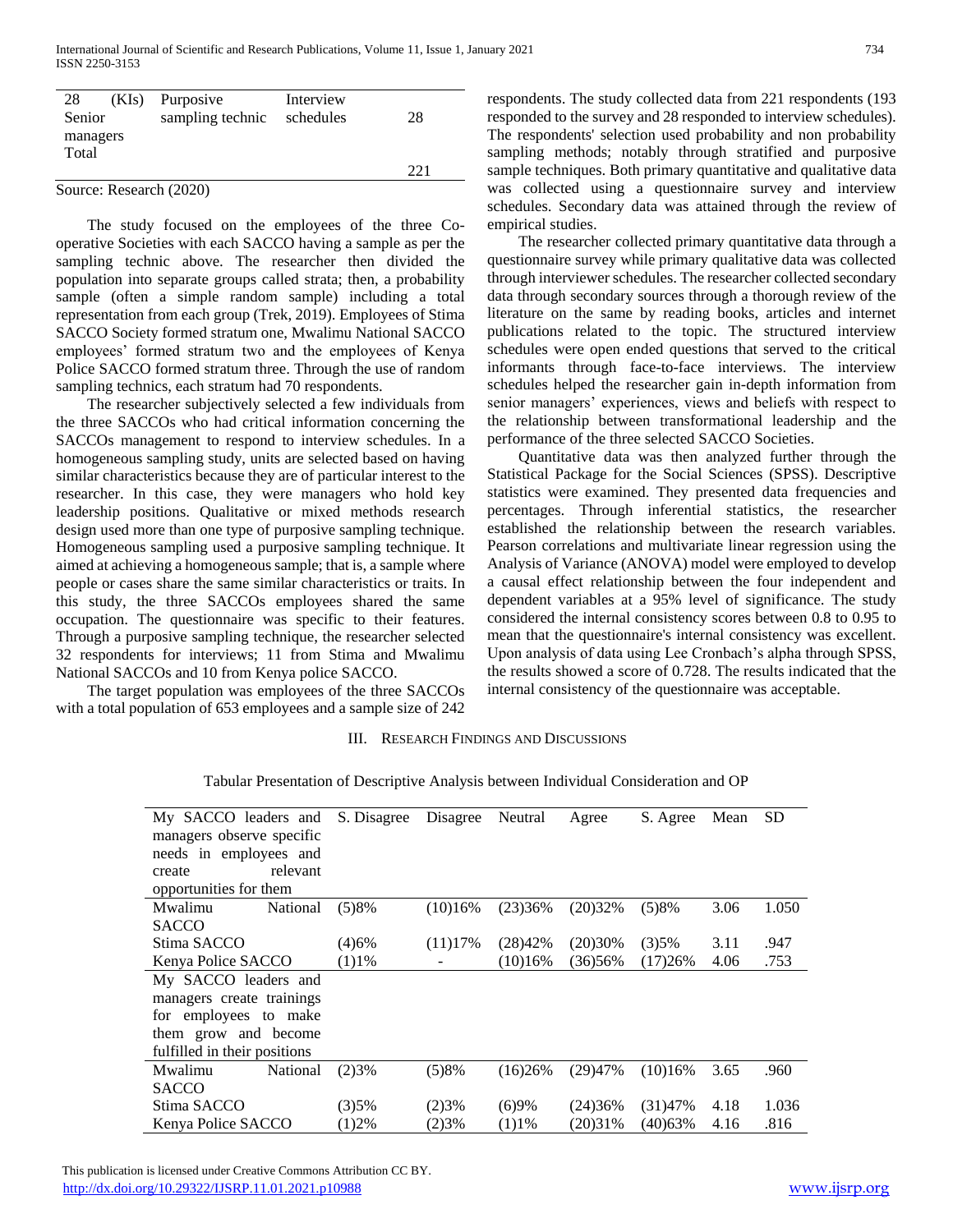| (4)6%                  |         | (20)32% | (23)36% | (11)18%  | 3.51 | 1.056 |
|------------------------|---------|---------|---------|----------|------|-------|
|                        |         |         |         |          |      |       |
| (3)5%                  | (8)12%  | (15)23% | (32)48% | (8)12%   | 3.52 | 1.011 |
| (1)2%                  | (1)2%   | (4)6%   | (34)53% | (24)37%  | 4.23 | .771  |
| My SACCO employees are |         |         |         |          |      |       |
|                        |         |         |         |          |      |       |
| (3)5%                  | (9)15%  | (20)33% | (24)39% | (5)8%    | 3.31 | .992  |
|                        |         |         |         |          |      |       |
| (2)3%                  | (7)11%  | (19)29% | (35)54% | (2)3%    | 3.43 | .847  |
| (1)2%                  | (1)1%   | (3)5%   | (25)39% | (34) 53% | 4.41 | .791  |
|                        |         |         |         |          |      |       |
|                        |         |         |         |          |      |       |
|                        |         |         |         |          |      |       |
|                        |         |         |         |          |      |       |
| (2)4%                  | (8)13%  | (27)44% | (22)36% | (2)3%    | 3.23 | .844  |
|                        |         |         |         |          |      |       |
| (1)2%                  | (11)17% | (26)40% | (24)37% | (3)4%    | 3.26 | .853  |
|                        | (2)3%   | (10)16% | (32)50% | (20)31%  | 4.09 | .771  |
|                        |         | (5)8%   |         |          |      |       |

Leaders and Managers' Response to Specific Needs in Employees and Creation of Relevant Opportunities for Them

 Transformational leaders understand and respond to the specific needs of their employees and create relevant opportunities for them. The research sought to know whether this is the case for the three SACCOs under consideration.

 A simple majority of 40% of Mwalimu National SACCO respondents with 32% strongly and 8% simply agreed that their manager and leaders respond to their employees' needs and create relevant opportunities for them. These findings were against 36% of reserved and 24% respondents who disagreed, with 8% strongly and 16% simply disagreeing, attaining a mean score of 3.06 and an SD of 1.050.

 The findings present the same trend in regards to Stima SACCO. A simple majority of 35% of respondents agree to the statement with 30% strongly and 5 % simply agreeing. The findings were against 42% who were reserved and 23% who disagreed, with 6% strongly and 17% simply disagreeing with the statement, attaining a mean score of 3.11 and an SD of 0.947. They are different as far as Kenya Police SACCO is concerned. An overwhelming majority of 82% of respondents indicated that their leaders and managers respond to their needs; 52% strongly and 26% simply agreeing to the statement. These were against 16% who were reserved and 1% who strongly disagreed with the statement, attaining a mean score of 4.06 and a Standard Deviation (SD) of 0.753. Despite the fact that there was a simple majority of respondents who agreed to the statement, there was a worrying trend of another considerable percentage of respondents who were reserved and disagreed. When summed up, the two come to a cumulative rate of 60% of the respondents. However, the research would infer that leaders and managers of Mwalimu National SACCO consider and respond to employees' needs and create opportunities for them. The study would also infer the same for

 This publication is licensed under Creative Commons Attribution CC BY. <http://dx.doi.org/10.29322/IJSRP.11.01.2021.p10988> [www.ijsrp.org](http://ijsrp.org/)

Stima SACCO and obviously for Kenya Police SACCO. Furthermore, analysis of means and SD score revealed that Kenya Police SACCO leads in terms of considering and responding to employees' needs for having scored more in average (Means=4.06) and being more consistent (SD=0.753) followed by Stima SACCO (Mean=3.11) and (SD=0.947) and Mwalimu National SACCO (Mean=3.06) and (SD= 1.050).

 The views of Key Informants (KIs) on the topic were as follows; when asked whether he is satisfied that his needs are responded to, Mwalimu Key Informant (MKI1) responded that, "Yes, I do, and I also accommodate them when they cannot respond; maybe they are also caught up with Board issues'' (MKI1, 22/06/2020).

MKI2 indicated that he is satisfied with the management and leadership of the SACCO response to his needs and desires. He further noted that support has been there in terms of resources and ideas, appreciating what one is doing. According to him, it "gives him courage in reaching out to the level of the senior manager" (MKI2, 22/06/2020).

 Analysis of KIs responses to the question indicates that leaders and managers of Mwalimu National SACCO consider and respond to employees' needs and create opportunities for them, which positively impacts the performance of the SACCO. Correlational analysis also confirmed that the variable is significant for SACCO performance. While acknowledging the same, other MKIs admitted that there is still room for improvement regarding and responding to employees' needs and creating opportunities for them.

 The following are views of KIs from Stima SACCO as far as this variable is concerned. According to Stima Key Informant (SKI1), ''I would say that I have never had such an employer when it comes to employees' welfare. When it comes to pension, allowances, leave, insurance for medical, they have tried. They have done their best" (SKI1, 17/06/2020).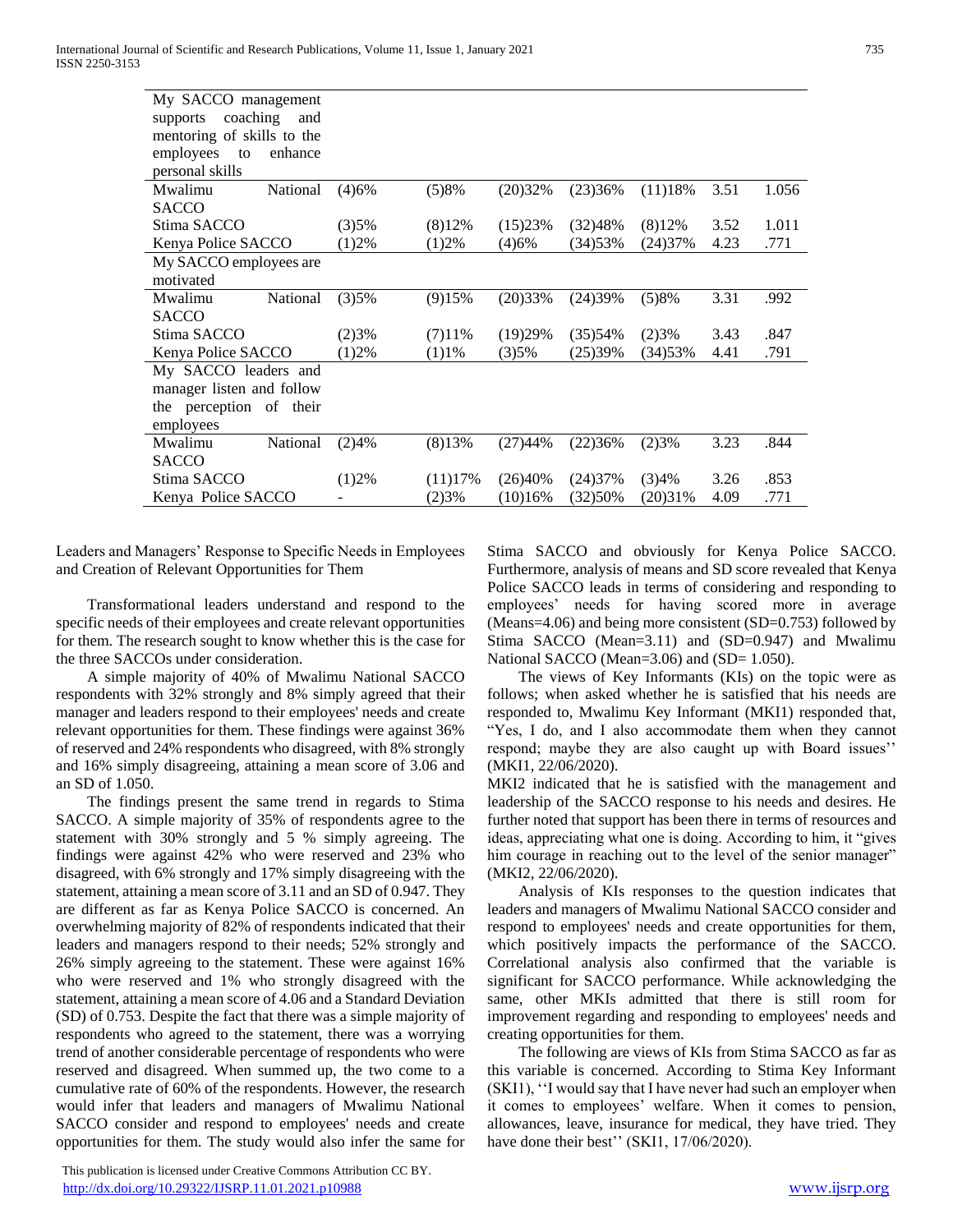According to SKI3…

"…we have training systems that provide four to five training per year per staff. Now we have been given a budget that caters for 150 training seminars in total. One can attend any seminar of choice provided that the training is within the budget. The second point is that remuneration is ok, according to the industry. The rate of turnover is meagre'' (SKI3, 17/06/2020).

 Without repeating the responses by other SKIs, the research would infer that SKIs acknowledge that the leadership and management of Stima SACCO recognizes and responds to employees' needs and creates opportunities for them. The correlational analysis does not show any significance between the two variables. However, it showed a positive correlation between the two variables as confirmed by quantitative and qualitative data. Therefore, Stima SACCO leadership and management ideally considers the needs of employees significantly influencing the organization's performance. Barett (2014) confirms the same and notes, "when employees' needs are met, and employees feel aligned with the organization's mission, vision, and values, they each respond positively with engagement and commitment; report to work with a lot of enthusiasm and are willing to go the extra mile to support the organization in its endeavours''.

 The following are the views of Kenya Police SACCO KIs (PKIs). It is worth reminding that the overwhelming majority of respondents of Kenya Police SACCO agreed to the fact that the leadership and management of the society considers and responds to the needs of employees and creates opportunities for them. The view of the PKIs was as follows:

 According to PKI2, Kenya Police SACCO's management and leadership endeavours to provide a conducive working environment for its staff and members. They have training programs, capacity building sessions and recognition programs that keep them motivated. As member needs arise, they have a formal way of handling them, notably through mid and end year appraisal programs. However, some of the needs are attended to on the spot (PKI2, 19/06/2020).

 Responses from Kenya Police SACCO informants were not different from those captured from the other two SACCOs, still acknowledging and indicating that the SACCO managers and leaders recognize and respond to the staff's needs and create opportunities for them.

 In summary, both quantitative and qualitative data concur that the managers and leaders of the three SACCOs recognize and respond to employees' needs and create opportunities for them. Although this has been confirmed by an overwhelming majority in Kenya Police SACCO and by a simple majority in Mwalimu National and Stima SACCOs, the study would conclude that by responding to the staff needs and creating opportunities for them, the managers and leaders ideally consider employees individually and collectively as far as their performance is concerned.

 Provision of trainings for employees to make them grow and become fulfilled in their positions

 A transformational leader or manager creates an opportunity for training to grow and become fulfilled in their positions. The process is an element of idealized consideration of employees that positively influences the performance. In seeking to establish whether there is any relationship between idealized consideration

and OP, the research sought to know whether leaders and managers of the three SACCOs create training opportunities for their employees. The findings are as per table 1. According to the study, majority of 63% of respondents at Mwalimu National SACCO strongly (47%) and simply (16%) agreed that managers and leaders of the SACCO create trainings for employees to make them grow and become fulfilled; against 26% who were reserved and 11% who strongly (3%) and (8%) who simply disagreed with the statement with a mean score of 3.65 and SD of 0.960.

 As far as Stima SACCO was concerned, there was overwhelming majority (83%) who strongly (36%) and simply (47%) agreed to the statement against 9% who were reserved while 8% strongly (5%) and simply (3%) with a mean score of 4.18 and SD of 1.036.

An overwhelming majority (94%) of Kenya Police SACCO respondents strongly (31%) and simply (63%) agreed to the statement while 1% was reserved and 5% strongly (2%) and simply (3%) disagreed to the statement with a mean score of 4.16 and SD of 0.816.

 According to these findings, the research concludes that the three SACCO leaders create opportunities for training for employees that help them grow and be fulfilled in their careers. Stima SACCO leads in terms of scoring more on an average of (Mean=4.18), followed by Kenya Police SACCO (Mean= 4.16) and Mwalimu National SACCO (Mean=3.65). As far as consistency is concerned, Kenya Police SACCO leads with an SD of 0.816, followed by Mwalimu National SACCO (0.960) and Stima SACCO (1.036) with respect to creating training for employees.

 The research would infer that the three SACCOs leaders and managers under consideration uphold one crucial element of idealized consideration: the provision of training to ensure that their staffs are grown and fulfilled in their career path. The views of KIs do not differ from these quantitative data. From one SACCO to another, all of them acknowledge the provision of training for staff. One common practice to the three SACCOs is providing a budget whereby the best employee of the year attends international training abroad. The following are views from the KIs of Mwalimu National SACCO.

 The research would conclude that the three SACCOs leaders and management ideally consider every employee and offer them training to grow and become fulfilled in their respective positive since the three analyses concur without contradiction. The findings have a positive and significant impact on the performance of the three societies.

 Support of Coaching and Mentoring Employees' Skills to Enhance Personal Skills

 Coaching and mentorship are considered elements of idealized consideration that transformational leaders ought to foster for organization performance. In seeking to understand the relationship between TL and OP, the research also sought to establish whether managers and leaders of the three SACCOs consider coaching and mentoring their employees.

 A simple majority (54%) of respondents at Mwalimu National SACCO strongly (36%) and simply (18%) agreed to the statement, 32% were reserved while 14% strongly (6%) and simply (8%) disagreed, with a mean score of 3.51 and SD score of 1.056.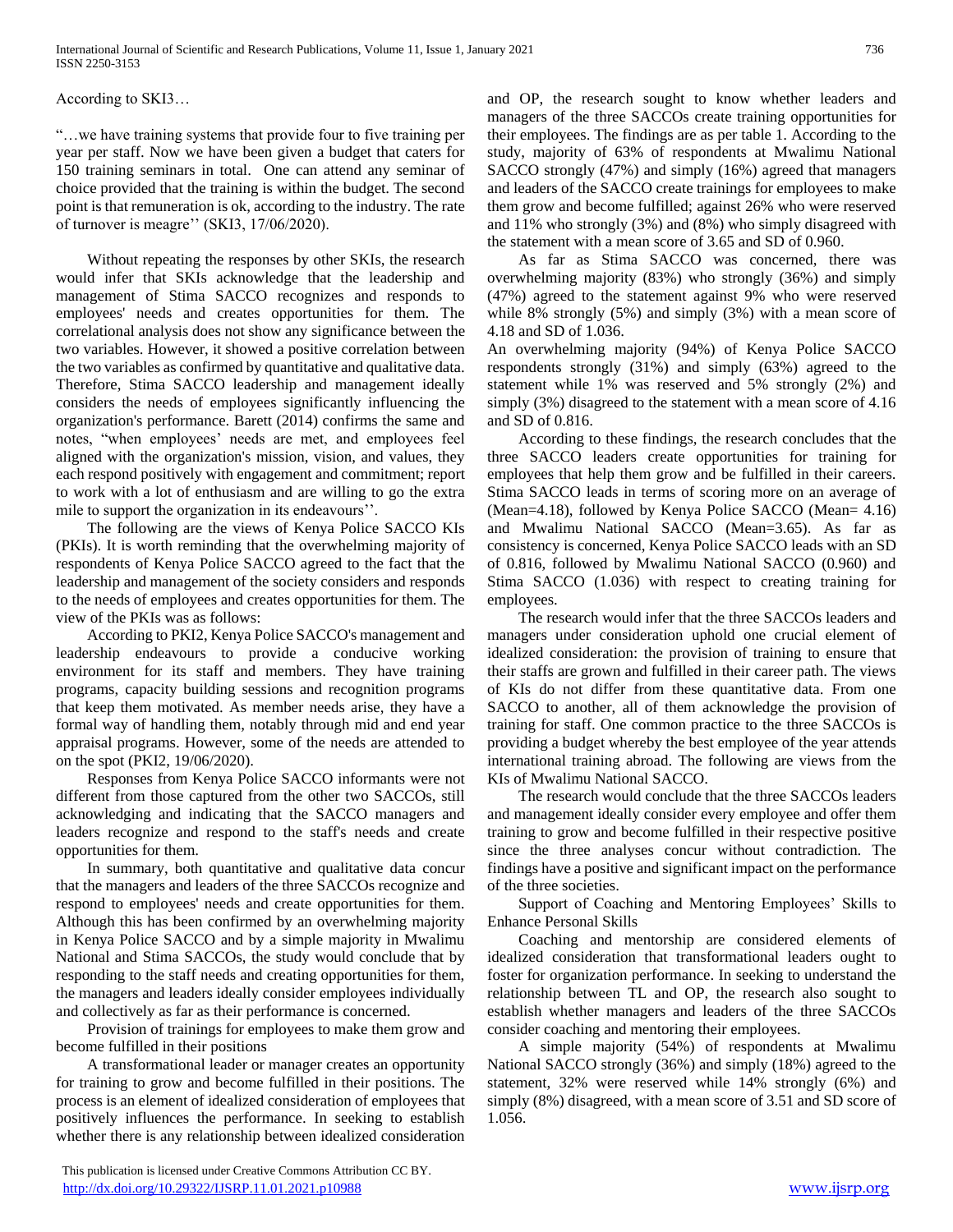With focus on Stima SACCO, a majority of 60% strongly (48%) and simply (12%) agreed to the statement, 23% were reserved while 17% strongly (5%) and simply (12%) disagreed to the statement, with a mean score of 3.52 and an SD score of 1.011. In reference to Kenya Police SACCO, once again the findings show an overwhelming majority of respondents (90%) who strongly (53%) and simply (37%) agreed to the statement, 6% were reserved while 4% strongly (2%) and simply (2%) disagreed, with a mean score of 4.23 and an SD of 0.771.

 In consideration of the majority of respondents under each SACCO who agreed to the statement, the analysis of this data would infer that the management and leadership of these three SACCOs coach and mentor their employees to enhance personal skills with Kenya Police SACCO taking the lead in terms of scoring more on average (Mean = 4.23) and in consistency (SD.= 0.771) as far as coaching and mentorship are concerned, followed by Stima SACCO (Mean =  $3.52$ ; SD = 1.011) and Mwalimu National SACCO (Mean=3.51; SD.= 1.056).

 As far as qualitative data was concerned, the view of the KIs concurred on the fact that the three SACCOs do not have any coaching and mentorship policy in place. The process is left to the discretion of the department managers. Coaching was covered under trainings as a way of enhancing employee's skills towards better performance.

 Like the case for Mwalimu National and Stima SACCO, coaching and mentorship of staff are still considered a business practice that is left the discretion of the head of department to improve the performance of the staff and organization and ensure leadership succession. Both quantitative and qualitative data concurred and confirmed that the leadership and management of the three SACCOs coach and mentor their personnel. The study sought to establish any correlation between the variable and OP of the three SACCOs.

 The two analyses confirm that the leadership and management of the three SACCOs coach and mentor their employees. The practice is considered key to the performance of the society and organization succession. There is no policy guide on coaching and mentorship of employees in the three SACCOs. They are considered a business practice left to the discretion of the department manager. Everybody agrees on the importance of coaching and mentoring staff. The leadership and management of the three SACCOs have understood that mentorship/coaching helps build a positive and concrete change in individuals and boost the transfer of knowledge from the coach/mentor to the individual as they are profoundly beneficial for the career growth of their employees. The purpose is to strengthen employees' skills, working behaviour lapses and problems with performance output and improve their potential to achieve better in and through employees' jobs by being more prolific (Phrenimos, 2020). In consideration of the research results and borrowing from Ray (2020), the leadership and managers of the three SACCOs "understand the value of prioritizing their time in order build a personal connection with each team member, regardless of their title, tenure or job description."

Employees Motivation

 Motivation is critical to performance. Acknowledging the good work of employees contributes to better performance. A transformational leader must put in place strategies and systems to motivate his followers. The research sought to know whether this is the case for the SACCOs under consideration. Have employees ideally been individually considered in terms of work performed? Are they appreciated? Do they feel appreciated for the excellent work and commitment to achieving the SACCOs goals?

 As far as Mwalimu National SACCO was concerned, a simple majority (47%) strongly (39%) and simply (8%) agreed that they were motivated to work at Mwalimu National SACCO against 33% who were reserved and 20% who strongly (5%) and simply (15%) disagreed to the statement, with a mean score of 3.31 and an SD of 0.992.

 The trend was the same for Stima SACCO whereby a simple majority (57%) strongly (54%) and simply (3%) agreed against 29% who were reserved and 14% who strongly (3%) and simply (11%) disagreed with a mean score of 3.43 and SD of 0.847.

Kenya Police SACCO presents an overwhelming majority of 92% of respondents who strongly (39%) and simply (53%) agreed to the statement against 5% who were reserved and 3% who strongly (2%) and simply (1%) disagreed with a mean score of 4.41 and SD of 0.791.

 In any case, the findings present an overwhelming and simple majority confirming that employees of the three SACCOs are motivated, with Kenya Police SACCO showing an overwhelming percentage in regards to quantitative results. Their respective mean scores also approve the results with Kenya Police SACCO still leading with more average (Mean= 4.41) and consistency  $(SD=0.791)$  followed by Stima SACCO (Mean=3.43; S.D=0.847) and Mwalimu National SACCO (Mean=3.31; SD= 0.992) as far as motivating the staff is concerned.

 The qualitative data findings revealed a common trend among the three SACCOs. All respondents confirmed that their respective SACCOs have incentive practices that include practices like the best employees of the year award, payment of year-end bonuses, provision of national and international seminars. They are yet to have a policy on the same. At their discretion, the managers apply other motivators to acknowledge the personnel's excellent performance under them. These include the provision of lunch and open acknowledgment of staff performance during the department meeting.

 The research concludes that motivation of employees if left at the discretion of department managers who have to come up with informal and personal ways of acknowledging the work of their staff. Formal policies do not exist but business practices and motivators such best employees of the year, payment of bonus exist. They happen to be implemented only at the end of the year. In their recommendations, all KIs insisted on the need to have such policies not only at the end of the year but throughout the year. The leaders and managers of the three SACCOS consider their respective personnel through informal and formal motivation practices.

Listening and Following Up On Employees' Perception

 When asked whether leaders and managers listen a follow the perception of their employees; 39 % strongly, (36%) and simply (3%) agreed at Mwalimu National SACCO against 44% who were reserved and 17% who strongly (4%) and simply (4%) disagreed with a mean score of 3.23 and SD of 0.844.

 The trend is similar with Stima SACCO whereby a simple majority of 41% strongly (37%) and simply (4%) agreed against 40% who were reserved, 19% who strongly (2%) and simply (17%) disagreed with a mean score of 3.26 and SD of 0.853.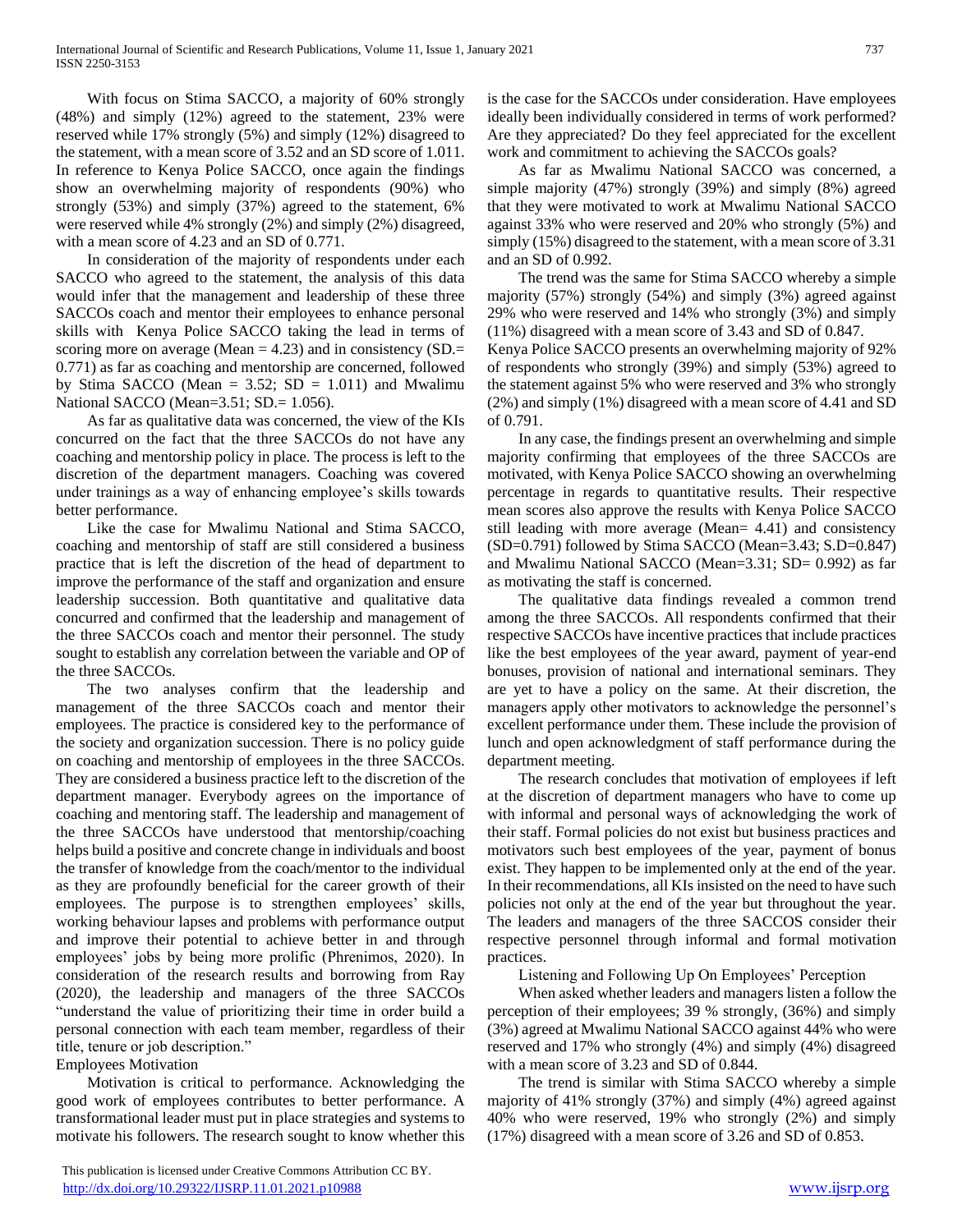Kenya Police SACCO shows a net difference in the percentage still with an overwhelming majority of 81% who strongly (50%) and simply (31%) agreed against 16% who were reserved and 3% who simply disagreed with a mean of 4.09 and SD score of 0.771. The findings revealed two simple and one overwhelming majority as far as quantitative data indicates that the SACCOs listen to their employees' perception of the management. However, the ideal would have been to get the opinion of a significant number reserved and did not want to give their idea. The research offered an option but the ideal would have been to either agree or disagree with the statement.

 Furthermore, the analysis of the means still confirms Kenya Police SACCO on the lead with scoring more on average (Mean=4.09) followed by Stima SACCO (Mean=3.36) and Mwalimu National SACCO (Mean=3.23) as far as listening to the staff perceptions is concerned.

 Analysis of SD scores put Kenya Police SACCO on the lead for being more consistent (SD=0.771), followed by Mwalimu National SACCO (SD=0.844) and Stima SACCO (SD=0.853) respectively regarding the same. Kenya Police SACCO is the best in terms of motivating its staff towards achieving better performance.

 The analysis of the means still confirms Kenya Police SACCO on the lead scoring more on average (Mean=4.09) followed by Stima SACCO (Mean=3.36) and Mwalimu National SACCO (Mean=3.23) as far as listening to the staff perceptions is concerned. Analysis of SD scores put Kenya Police SACCO on the lead for being more consistent (SD=0.771) followed by Mwalimu National SACCO (SD=0.844) and Stima SACCO (SD=0.853) respectively regarding the same. Kenya Police SACCO is the best in terms of motivating its staff towards achieving better performance.

 The research understands that the three SACCOs have not put any formal way of getting to understand the perception of employees across them. It is left to managers' and leaders' discretion to understand those perceptions and address them towards better performance. The process is understood to be critical and significant not only for employees' performance but also for the societies' performance.

 Talview (2016) argues on the same and notes that in employee relations, perception is a significant factor. It is formed by organizational roles, leadership styles and communication styles at the workplace amongst many others. The organization must be able to create the correct perception in the minds of its employees. Thus, proper and effective supervision is required to prevent employees from having a wrong understanding. An organization will always thrive if its employees are happy and satisfied. Being conscious of your brand perception and putting effort into maintaining it will not just help your organization today but lay the foundation of trustworthy work culture for years to come.

 In summary, the two analyses confirmed that managers and leaders of the three SACCOs make use of individual consideration indicators either formally or informally.

 The objective of the study sought to establish whether there is any relationship between idealized consideration and OP of the three SACCOs under consideration. Staff motivation, review of staff perception, needs, opportunities and needs for training to make the employees fulfilled in their careers, coaching and

 This publication is licensed under Creative Commons Attribution CC BY. <http://dx.doi.org/10.29322/IJSRP.11.01.2021.p10988> [www.ijsrp.org](http://ijsrp.org/)

mentorship of employees were considered elements of idealized consideration under TL. The findings involved four analyses: analysis of quantitative data and qualitative data, correlational and regression analysis. The four analyses confirmed that managers and leaders of the SACCOs make use of these practices either formally or informally.

 The findings also confirmed that these variables have positive correlations with the Dependent Variable (DV), which is OP. Regression analysis also demonstrated a significant relationship between the two variables, leading to the rejection of the second null hypothesis. Thus, the researcher concluded that there is a significant relationship between idealized consideration and OP of the three SACCOs.

 The findings also revealed that while there are no formal policies or the policies are in the process of being formulated, most of the business practices under idealized consideration are at the discretion of managers and leaders. As far as the ranking of the SACCOs is concerned, Kenya Police SACCO continues to take the lead by scoring more on average and inconsistencies as far as respective variables are considered. From a theoretical perspective, the research confirmed the application of transformational and situational theories of leadership. Transformational theory is justified by using idealized consideration elements. Situational leadership theory is found applicable as a result of leaders and managers applying different business practices to respond to diverse situations of needs, perceptions, challenges and motivation of employees.

 While the study shows a significant relationship between the two variables, findings of a study by Ngaithe & Ndwiga (2016) are not consistent with the study. The study indicated that the results for the effect of individualized consideration on organization performance show that the coefficient for individualized consideration was -2.487 with a p-value of 0.09. The significant p-value at 10% level implies that individualized consideration negatively influences organizational performance. The findings rejected the null hypothesis and concluded that individualized consideration does not affect organizational performance of commercial SOEs in Kenya.

 Correlation Analysis between Indicators of Individual Consideration and OP

 Pearson correlation analysis was carried out between the eight elements of idealized influence and organization performance of the three SACCOs under consideration.

 Correlations between Observation of Employees' Needs and OP

The findings for Mwalimu National SACCO at 11% were  $(r=0.402; n=63; p=0.001<0.01)$  with significance at level 0.01. It is important to note that the findings indicate that Mwalimu National SACCO leaders and managers respond to the needs and create opportunities for employees are considered factors that positively influence the Mwalimu National SACCO performance. The correctional analysis supports findings from quantitative data. All the three correlational analysis reveal positive correlation between the two variables at  $29\%$  (r=0.293; n=62; p=0.021<0.05) for Mwalimu National SACCO; 25% (r=0.257; n=66, p=0.037˂0.05) for Stima SACCO and 37% (r=0.376; n=64; p= 0.002˂0.05) for Kenya Police SACCO, with significance at level 0.05 in regards to the three cases under consideration. The findings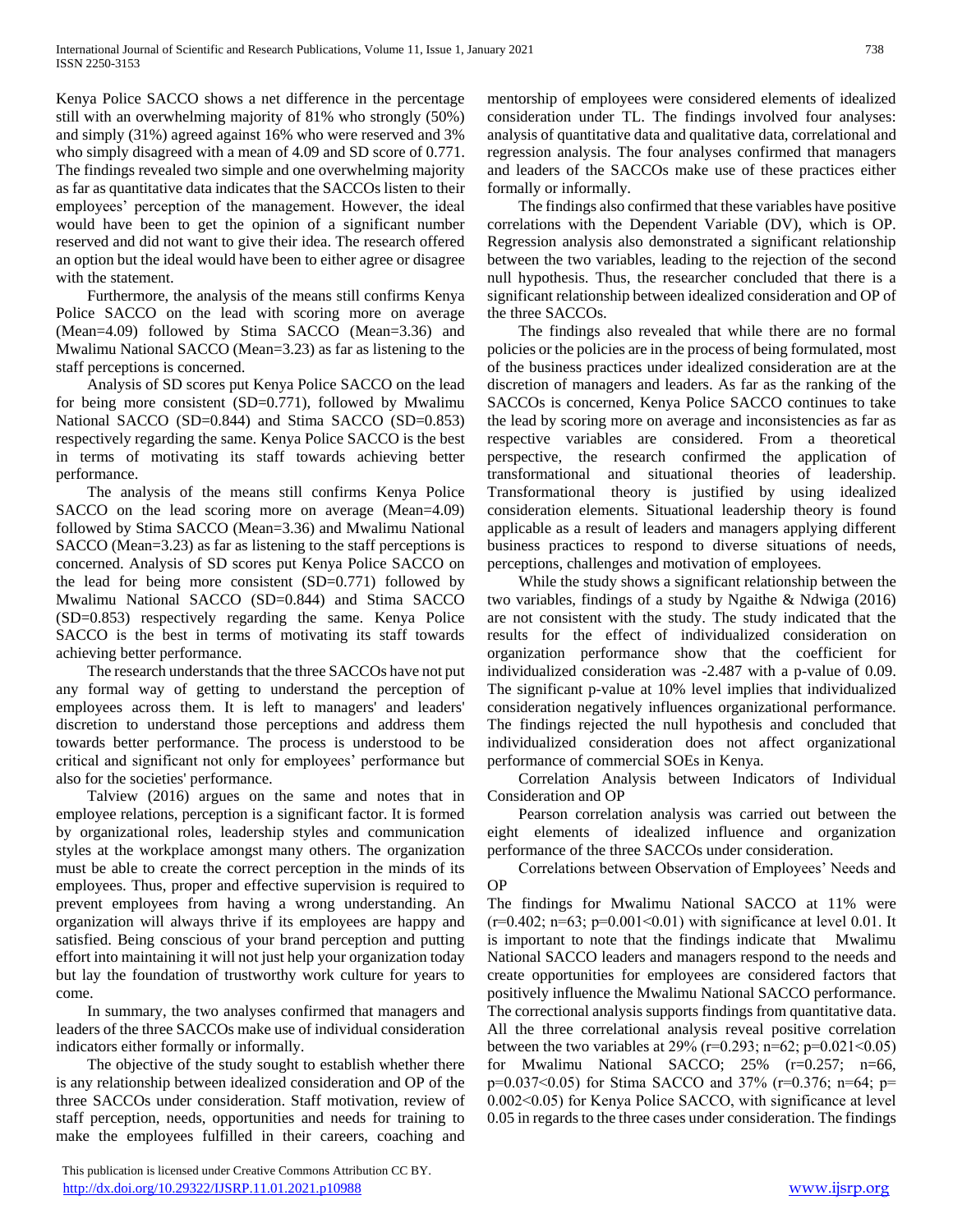mean that training employees is positive and significant to the performance of the three SACCOs.

 The research would infer that since the three analyses concur without contradiction, the three SACCOs leaders and management ideally consider every employee and offer them training to grow and become fulfilled in their respective position, which positively and significantly impacts the performance of the societies.

# Correlations between Coaching/Mentorship and OP

 Correlational analysis shows a positive correlation between the variables in regards to the three SACCOs at level 40%  $(r=0.403; n=63)$ ,  $p=0.006<0.01$  for Mwalimu National SACCO, a weak positive correlation 23% ( $r=0.232$ ;  $n=66$ ;  $p=0.06>0.01$ ) for Stima SACCO and also a weak but positive correlation at 34% (r=0.342; n=64; p= 0.006˂0.01) for Kenya Police SACCO. The correlation is significant only regarding Mwalimu National SACCO and Kenya Police SACCO only at level 0.01. The positive correlation is without significance for Stima SACCO at level 0.01. The findings indicate that while coaching and mentoring staff is significant to Kenya Police and Mwalimu SACCOs performance, this is not the case for Stima SACCO even though it positively affects the same performance.

# Correlations between Motivation of Staff and OP

 Findings from correlational analysis revealed that positive correlations across the three SACCOs at  $47\%$  (r=0.476; n=61; p= 0.000˂0.01),) for Mwalimu National SACCO; 35% (r=0.355; n=65; p=0.004 ˂0.01) for Stima SACCO and 47% (r=0.478; n=64; p=0.000 ˂0.01) for Kenya Police SACCO. Furthermore, the same analysis indicates that the positive correlations are significant for the three SACCOs at level 0.01. The results mean that motivating the staff is important and significant to their performance and to the three SACCOs performance. The findings are further confirmed by Samiksha (2020) when she noted that motivation induces people to behave in such a manner to achieve their goals. Since it is a psychological phenomenon, motivation responds to employees' internal feelings such as need, desire and aspirations among other factors. It influences their human behavior to behave in a particular manner.

# Correlations between Listening Perceptions of Employees and OP

 Findings revealed positive correlations between the two variables at 36% (r=0.364; n=61, p=0.004<0.01) for Mwalimu National SACCO, 21% (r=0.217; n=65; p=0.083> 0.01) for Stima SACCO and 43% ( $r=0.438$ ;  $n=64$ ;  $p=0.000<0.01$ ) for Kenya Police SACCO. Furthermore, the correlations are positive and significant only for Mwalimu National and Kenya Police SACCOs at level 0.01 while it is not significant for Stima SACCO still at level 0.01. This means that listening and responding to the perception of employees is key and significant for their performance and the performance of the organization for Mwalimu National and Kenya Police SACCOs. The same is important for Stima SACCO with no significance.

 In conclusion, correlational analysis carried out between indicators of individual consideration and OP revealed a positive and sometimes weak correlation between the indicators of individual consideration and the DV. The findings indicate that when these indicators are upheld by the management and leadership of the three SACCOs, they positively contribute to the SACCOs performance. Individual consideration is positively related to organizational performance of the three SACCOs with some elements being significant while others not being significant to the same. The findings are consistent with a similar study in the coastal region of Kenya where a correlational analysis between these two variables also confirmed a positive relationship. According to the study findings, the results indicate that there was a positive relationship (r=0.164) between individual consideration and organizational performance of steel manufacturing companies in the coastal region. In addition, the researcher found the relationship to be statistically significant at 5% level (p=0.0223<0.05) (Maina & Gichinga, 2018). However, a similar study by Ndwiga & Ngaithe (2016) on "The effect of individual consideration and intellectual stimulation on organizational performance of commercial state owned enterprises in Kenya", individual consideration negatively influences organizational performance.

# IV. REGRESSION ANALYSIS

 Inferential statistics such as non parametric tests including ANOVA tested the overall model's significance at a 95% (0.05) level of significance. The null hypothesis is rejected when the Pvalue is inferior to the significance level  $(p<0.05)$ . According to the study's null hypothesis, there is no significant influence between individual consideration and OP of the three SACCOs under consideration. The following formula was used:

Ys=  $β_0 + β_1X1 + εi$ 

Whereas;

Ys = Organizational Performance

 $X_2$  = Individual Consideration

 $β<sub>0</sub> = Constant (coefficient of intercept)$ 

 $\varepsilon$  = Error term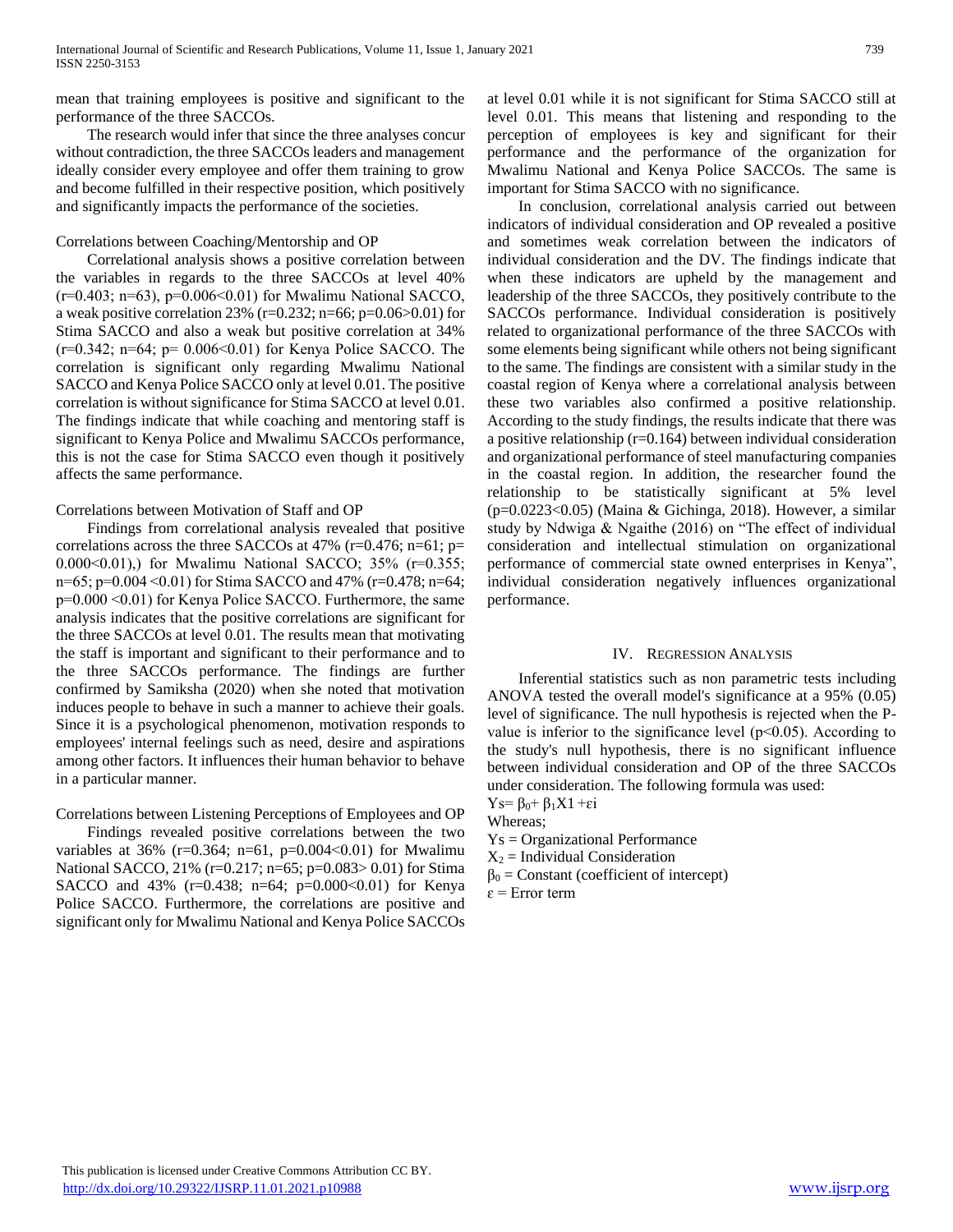|              | ANOVA <sup>a</sup> (Kenya Police SACCO) |                                             |    |    |                             |              |                   |
|--------------|-----------------------------------------|---------------------------------------------|----|----|-----------------------------|--------------|-------------------|
| Model        |                                         | Sum of Squares                              |    | df | Mean Square                 | $\mathbf{F}$ | Sig.              |
|              |                                         | 7.035                                       |    |    | 7.035                       | 18.403       | .000 <sup>b</sup> |
| $\mathbf{1}$ | Regression                              |                                             |    |    |                             |              |                   |
|              | Residual                                | 23.700                                      | 62 |    | .382                        |              |                   |
|              | Total                                   | 30.734                                      | 63 |    |                             |              |                   |
|              |                                         | ANOVA <sup>a</sup> (Mwalimu National SACCO) |    |    |                             |              |                   |
| Model        |                                         | Sum of Squares                              | df |    | $\mathbf{F}$<br>Mean Square | Sig.         |                   |
|              |                                         | 13.363                                      |    |    | 13.363                      | 17.307       | .000 <sup>b</sup> |
|              | Regression                              |                                             |    |    |                             |              |                   |
| 1            | Residual                                | 45.555                                      | 59 |    | .772                        |              |                   |
|              | Total                                   | 58.918                                      | 60 |    |                             |              |                   |
|              | ANOVA <sup>a</sup> (Stima SACCO)        |                                             |    |    |                             |              |                   |
|              | Model                                   | Sum of Squares                              |    | df | Mean Square                 | $\mathbf{F}$ | Sig.              |
|              | Regression                              | 5.583                                       |    |    | 5.583                       | 9.098        | .004 <sup>b</sup> |
| 1            | Residual                                | 38.663                                      | 63 |    | .614                        |              |                   |
|              | Total                                   | 44.246                                      | 64 |    |                             |              |                   |

# **Tabular Representation of Null Hypothesis Testing**

a. Dependent Variable: I am satisfied with the performance of my SACCO

b. Predictors: (Constant), My SACCO employees are motivated

 Using motivation as key element of idealized consideration, findings from regression analysis revealed that the significance values for Kenya Police SACCO (Sign. =0.000), Stima SACCO (Sign.  $=0.000$ ) and Mwalimu National SACCO (Sign.  $=0.004$ ) are less than the P-value (0.05). This means that the research rejects the null hypothesis and concludes that there is a significant relationship between individual consideration and OP of Mwalimu National, Stima and Kenya Police SACCOs. The findings are also consistent with another study on the influence of individual consideration on employee job performance in the insurance industry in Kenya by Langat, Linge & Sikalieh (2019). Findings revealed that ANOVA for individual consideration and employee job performance was significant. The findings implied that the overall model was statistically significant in determining the relationship between idealized influence and employee job performance among lower level managers in insurance companies in Kenya.

 From the above findings, staff motivation, review of staff perception, needs, opportunities and needs for training to make the employees fulfilled in their careers, coaching and mentorship of employees were considered indicators of individual consideration under TL. The findings involved four analyses: analysis of quantitative and qualitative data, correlational and regression analysis. The four analyses confirmed that managers and leaders of the SACCOs make use of these practices either formally or informally. The findings also confirmed that these variables have positive correlations with the DV, which is OP. Regression analysis also demonstrated a significant relationship between the two variables, leading to the rejection of the null hypothesis. Thus, the researcher concluded that there is a significant relationship between individual consideration and OP of the three SACCOs. Furthermore, it is worth mentioning that some indicators of individual consideration require personality focus, employees

 This publication is licensed under Creative Commons Attribution CC BY. <http://dx.doi.org/10.29322/IJSRP.11.01.2021.p10988> [www.ijsrp.org](http://ijsrp.org/)

were free to give subjective views, which might be disputed by the concerned. Managers acknowledged that they found it difficult to respond to some of the questions that should be answered by other people. The research also noticed considerable percentages of respondents who were rather reserved, especially in regards to Stima and Mwalimu National SACCOs. These are areas that the managers of the two SACCOs should consider for improvement as far as the management is concerned. As far as the management ranking and as confirmed by findings under individual consideration, Kenya Police SACCO ranks first in terms of using indicators of individual consideration with overwhelming percentages of respondents who confirmed the same.

 The research also revealed that while there are no formal policies or the policies are in the process of being formulated, most of the business practices under individual consideration are at the discretion of managers and leaders. As far as the SACCO ranking is concerned, Kenya Police SACCO continues to take the lead by scoring more on average and inconsistencies as far as respective variables are considered. From a theoretical perspective, the research confirmed the application of transformational and situational theories of leadership. While the transformational theory is justified by using individual consideration elements, situational leadership theory is found applicable due to leaders and managers applying different business practices to respond to diverse situations of needs, perceptions, challenges and employees' motivation. While many studies, including this one, confirm a significant relationship between the two variables; Ngaithe & Ndwiga (2016) findings are not consistent with the study. The results show that the coefficient for individual consideration was -2.487 with a P-value of 0.09. The significant P-value (at 10 % level) implies that individual consideration has no influence on organizational performance.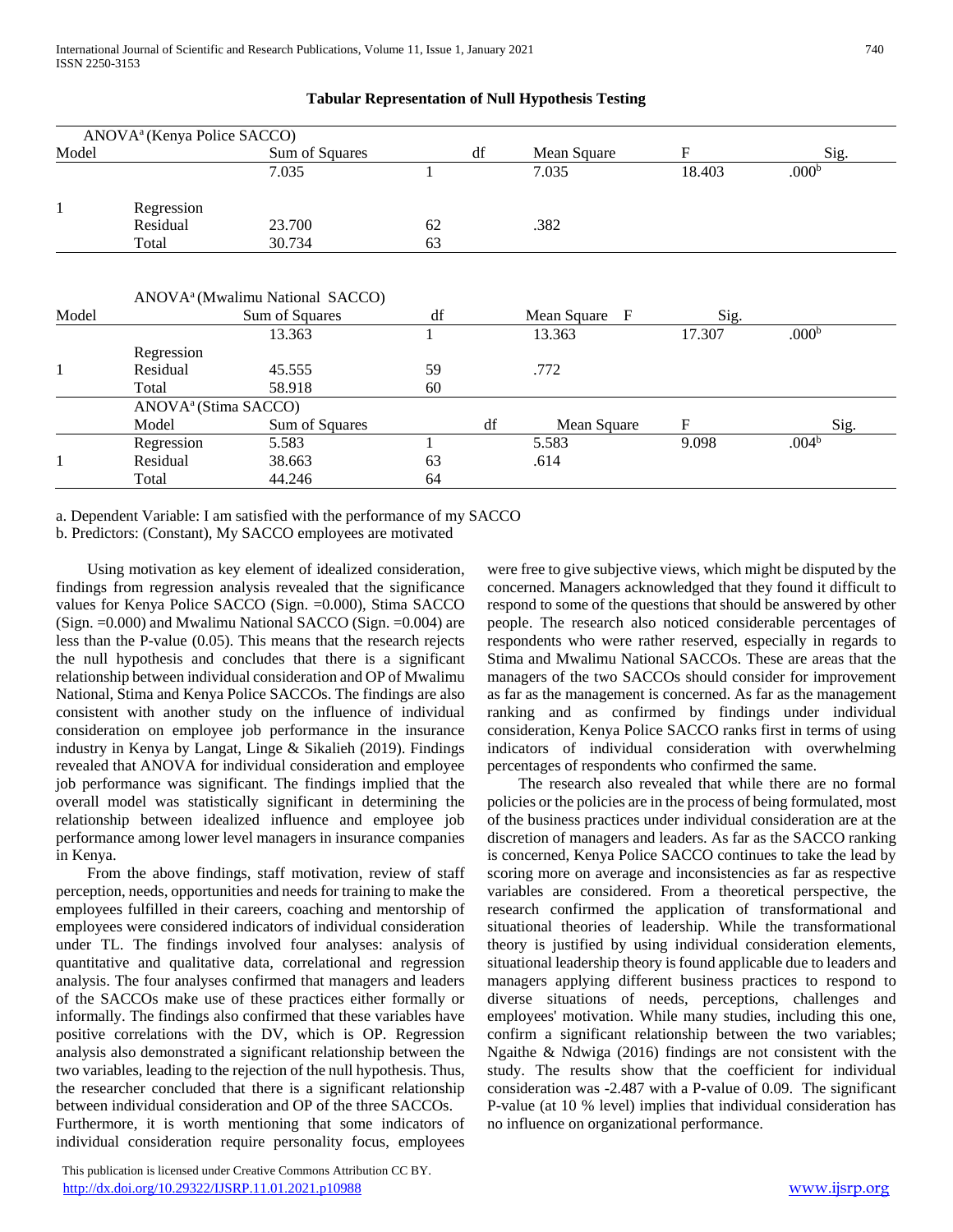#### V. CONCLUSION

 Employees are satisfied with the performance of their respective SACCOs. This performance is attributable to several factors including market share, which results from standing the test of time and national coverage. Furthermore, another essential element that is contributing to their performance is the leadership style that is applied. There is no one specific leadership style applicable. The application of one leadership style depends on the situation and needs at hand.

 With a focus on TL, the study confirmed that individual consideration was found to have a significant relationship with OP of the three SACCOs.

 The finding confirms much other literature on the same and the view that TL has considerable attention because of its potential implications on an organization's performance.

 The research findings, especially qualitative ones, indicate that individual consideration is being applied formally and informally. The results also confirmed that the three SACCOs have some policy on enhancing employees' capacity through different training which need to be improved. It should be incorporated into the appraisal framework for better implementation and evaluation. Therefore, the research joined many other empirical studies and confirmed the significance of individual consideration to OP of SACCOs.

#### VI. RECOMMENDATIONS

 From the results of this study, the following recommendations are made to various stakeholders in the industries:

To the SACCO Society Regulatory Authority

 Considering TL's significance on the OP of SACCOs following this research, the study recommends that every SACCO should fully and formally have principles of individual consideration in place and enhance their application. The elements of individual consideration should be compulsory and regulated for any SACCO leadership and management. A policy framework should be put in place for adoption and full implementation.

 To Managers and Leaders of Mwalimu National, Stima and Kenya Police SACCOs

 The managers, leaders and management of every SACCO should embrace the following:

 To consider taking advantage of these principles of individual consideration and facilitating their smooth implementation by adopting policies that would regulate their performance.

 Consider incorporating principles individual consideration in regular appraisals and provide necessary responses to the staff beyond what is provided in existing policies.

#### **REFERENCES**

- [1] Ahmed, M., Alaa, M. & Asmaa, K. (2014). Relationship between Transformational Leadership and Balanced Scorecard in South Valley University. International Journal of Business Management and Economic Research (IJBMER), Vol 5(6), 104 - 110.
- [2] Allen, N., Grigsby, B. & Peters, M. (2015). Does leadership matter? Examining the Relationship Does leadership matter? Examining the Relationship and Student Achievement. NCPEA International Journal of Educational Leadership Preparation, Vol. 10, No. 2, 1 - 22Bass & Bass

 This publication is licensed under Creative Commons Attribution CC BY. <http://dx.doi.org/10.29322/IJSRP.11.01.2021.p10988> [www.ijsrp.org](http://ijsrp.org/)

(2008). The Bass handbook of leadership: Theory, research, and managerial applications (4th ed.). New York: Free Press.

- [3] Barrett, D. (2014, September 2). Understanding Employee Needs: Key to Creating a Highly Motivated Workforce. Retrieved from Talent Management & HR: https://www.tlnt.com/understanding-employee-needs-key-tocreating-a-highly-motivated-workforce/
- [4] Bass & Bass (2008). The Bass handbook of leadership: Theory, research, and managerial applications (4th Ed.). New York: Free Press.
- [5] Bass, B. (1999). Two decades of research and development in transformational leadership. European Journal of Work and Organizational Psychology, 8(1), 9 - 32.
- [6] Bilginoğlu, E., Uğur Y. & Erdem A. (2019). Respect and Trust in Organizations: A Research About Their Effect on Job Satisfaction. International Journal of Society Researchers, vol.12, 9. 529 - 543.
- [7] Brandon, G. (2020, January 3). Situational Leadership Advantages and Disadvantages. Retrieved from Small Business and Marketing advice: https://brandongaille.com/13-situational-leadership-advantages-anddisadvantages/.
- [8] Burkus, D. (2010, March 18). What Is Transformational Leadership Theory? Retrieved from Transformational Leadership https://davidburkus.com/2010/03/transformational-leadership-theory/
- [9] Eeden, (R) Cilliers, (F), & Deventer, (V), (2008).Leadership Styles and Associated Personality Traits: Support for the Conceptualisation of Transactional and Transformational Leadership, June 2008, South African Journal of Psychology 38(2):253-267.
- [10] Eeden, (R) Cilliers, (F), & Deventer, (V), (2008).Leadership Styles and Associated Personality Traits: Support for the Conceptualisation of Transactional and Transformational Leadership, June 2008, South African Journal of Psychology 38(2):253-267.
- [11] Gordon, G. (1965). The relationship of satisfiers and dissatisfiers to productivity, turnover and morale . American Psychologist, 20, 499-502.
- [12] Grossman, D. (2019, May 06). Trust in the Workplace: 6 Steps to Building Trust with Employees. Retrieved from LeaderCommunicator: https://www.yourthoughtpartner.com/blog/bid/59619/leaders-follow-these-6-steps-to-build-trust-with-employees-improve-how-you-re-perceived.
- [13] Isaacs, J. (2016). The Impact of Transformational Leadership on Performance Management: A South African Local Government Case Study. Stellenbosch: Stellenbosch University.
- [14] Khanna, T. (2018). Trust as the Foundation of Finance. The Journal of Indian Institute of Banking & Finance, 27 - 34.
- [15] Kulei, S., Kipkirui, W. & Kipkorir, L . (2019). Effect of inspirational motivation and idealized influence on employee performance at Moi Teaching and Referral Hospital, Edoret, Kenya. International Journal of Business and Social Science, Vol. 10 • No. 7, 131 - 140.
- [16] Langat, G., Linge, T. & Sikalieh, D. (2019). nfluence of idealized influence on employee job performance in the insurance industry in Kenya. International Journal of Research in Business and social science 8(5), 266- 273.
- [17] Liu, D., Liao, H. & Loi, R. (2012). The dark side of leadership: A three-level investigation of the cascading effect of abusive supervision on employee creativity. Academy of Management Journal, 55, 1187-1212.
- [18] Louise, J. (2012, September 10). What is Organisational performance? Retrieved from Pitcher Partners Growth: http://www.growth.pitcher.com.au/resources/articles/what-isorganisational-performance.
- [19] Mafini, C. & Pooe, D. (2013). The relationship between employee satisfaction and organisational performance: Evidence from a South African government department. SA Journal of Industrial Psychology, 39(1), 1 - 9.
- [20] Maina, A. & Gichinga, L. (2018). The effect of transformational leadership on organisation performance of Steel Manufacturing compagnies in Coast region, Kenya. The Strategic Journal of Business & Change Management, Vol. 5, Iss. 4,, 1487 - 1508.
- [21] Maina, A. & Gichinga, L. (2018). The effect of transformational leadership on organisation performance of Steel Manufacturing companies in Coast region, Kenya. The Strategic Journal of Business & Change Management, Vol. 5, Iss. 4, 1487 - 1508.
- [22] McGuire, E. & Kennerly S. (2006). Nurse Managers as transformational and transactional leaders. Nursing Economics 24 (4), 179-185.
- [23]